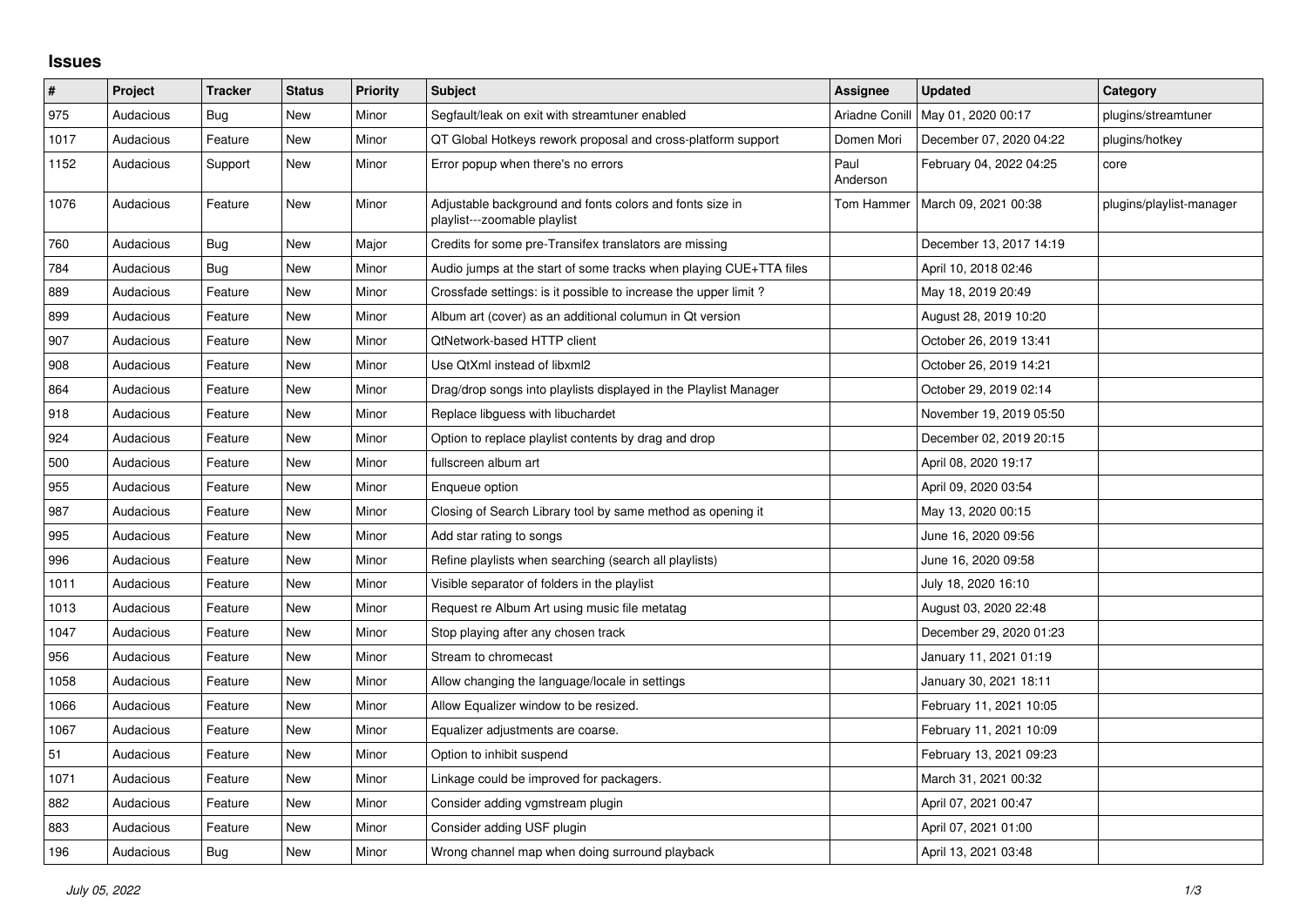| $\vert$ # | Project   | Tracker | <b>Status</b> | <b>Priority</b> | Subject                                                                                                                                   | <b>Assignee</b> | <b>Updated</b>          | Category            |
|-----------|-----------|---------|---------------|-----------------|-------------------------------------------------------------------------------------------------------------------------------------------|-----------------|-------------------------|---------------------|
| 1091      | Audacious | Feature | New           | Minor           | Built-in lyrics support                                                                                                                   |                 | April 28, 2021 18:24    |                     |
| 1092      | Audacious | Feature | <b>New</b>    | Minor           | Reread metadata on play option                                                                                                            |                 | April 30, 2021 03:35    |                     |
| 1095      | Audacious | Feature | New           | Minor           | Ctrl $+$ Z / R to undo / redo changes to playlist                                                                                         |                 | May 07, 2021 18:42      |                     |
| 1099      | Audacious | Feature | New           | Minor           | Per-track ReplayGain shouldn't be enabled by default                                                                                      |                 | May 09, 2021 13:41      |                     |
| 1096      | Audacious | Feature | New           | Minor           | Calculate and show selection stats in the status bar                                                                                      |                 | May 10, 2021 03:06      |                     |
| 1097      | Audacious | Feature | New           | Minor           | Replace the volume button with a horizontal scale                                                                                         |                 | May 17, 2021 00:21      |                     |
| 1093      | Audacious | Feature | New           | Minor           | Make the Song Dialog (Qt) window wider by default                                                                                         |                 | May 17, 2021 15:36      |                     |
| 998       | Audacious | Feature | New           | Trivial         | aacgain in aac / r128 in opus                                                                                                             |                 | June 01, 2021 10:44     |                     |
| 873       | Audacious | Feature | New           | Minor           | Optionally make "previous track" restart current track                                                                                    |                 | June 08, 2021 22:55     |                     |
| 1119      | Audacious | Feature | New           | Minor           | ADD ability to silence internet radio timeout Error dialog popup                                                                          |                 | July 31, 2021 18:36     |                     |
| 1121      | Audacious | Feature | New           | Minor           | Allow for easy searching through music for data with diacritics                                                                           |                 | August 05, 2021 08:06   |                     |
| 1057      | Audacious | Feature | <b>New</b>    | Minor           | Matroska (mka) chapter support                                                                                                            |                 | August 27, 2021 22:54   |                     |
| 973       | Audacious | Bug     | New           | Minor           | "snd_pcm_recover failed" alsa error and "String leaked" warnings                                                                          |                 | August 28, 2021 08:52   |                     |
| 1130      | Audacious | Feature | New           | Minor           | folders for tabs in the playlist head (an enhancement suggestion, not a<br>bug)                                                           |                 | October 24, 2021 19:04  |                     |
| 1131      | Audacious | Feature | New           | Minor           | Selection of songs via selection field/bar (as in Clementine)                                                                             |                 | October 31, 2021 12:41  |                     |
| 1134      | Audacious | Feature | New           | Minor           | Web interface remote control                                                                                                              |                 | November 04, 2021 06:57 |                     |
| 870       | Audacious | Feature | New           | Minor           | View > Show Playlist and View > Show Playback Controls                                                                                    |                 | November 15, 2021 22:48 |                     |
| 1148      | Audacious | Feature | New           | Minor           | Save the dimensions of the open-file dialogue window                                                                                      |                 | January 18, 2022 14:43  |                     |
| 1151      | Audacious | Feature | <b>New</b>    | Minor           | Load balance XSPF tracks with multiple location URIs                                                                                      |                 | January 28, 2022 19:10  |                     |
| 1116      | Audacious | Feature | New           | Minor           | feature request: miniview mode with QT or GTK interace                                                                                    |                 | February 08, 2022 06:53 |                     |
| 1145      | Audacious | Support | New           | Minor           | I started to code, I need m-tags support for audacious to tag files<br>witthout tags, and all I need is a (link to a) good documentation* |                 | February 25, 2022 05:01 |                     |
| 1154      | Audacious | Support | New           | Minor           | Playlist column Headers                                                                                                                   |                 | March 06, 2022 16:06    |                     |
| 1160      | Audacious | Feature | New           | Minor           | Ogg Opus support for streams                                                                                                              |                 | March 11, 2022 18:09    |                     |
| 1161      | Audacious | Support | New           | Major           | Wrong language                                                                                                                            |                 | March 16, 2022 17:46    |                     |
| 1164      | Audacious | Support | New           | Minor           | Wheel mouse on tray icon do not change volume / context windows do<br>not appear (with cover)                                             |                 | March 19, 2022 13:17    |                     |
| 1170      | Audacious | Feature | New           | Minor           | Playback mode button                                                                                                                      |                 | April 22, 2022 16:01    |                     |
| 1048      | Audacious | Feature | New           | Minor           | PipeWire support                                                                                                                          |                 | May 04, 2022 19:36      |                     |
| 859       | Audacious | Bug     | New           | Minor           | .wsz skins cannot be used on Windows                                                                                                      |                 | January 01, 2020 02:48  | win32               |
| 1101      | Audacious | Feature | New           | Major           | Please add media shortcut keys for Windows 10                                                                                             |                 | December 03, 2021 16:31 | win32               |
| 969       | Audacious | Feature | New           | Minor           | streamtuner plugin: Please add column-sortability, or at least sort<br>alphabetically by 1st column                                       |                 | June 16, 2020 09:54     | plugins/streamtuner |